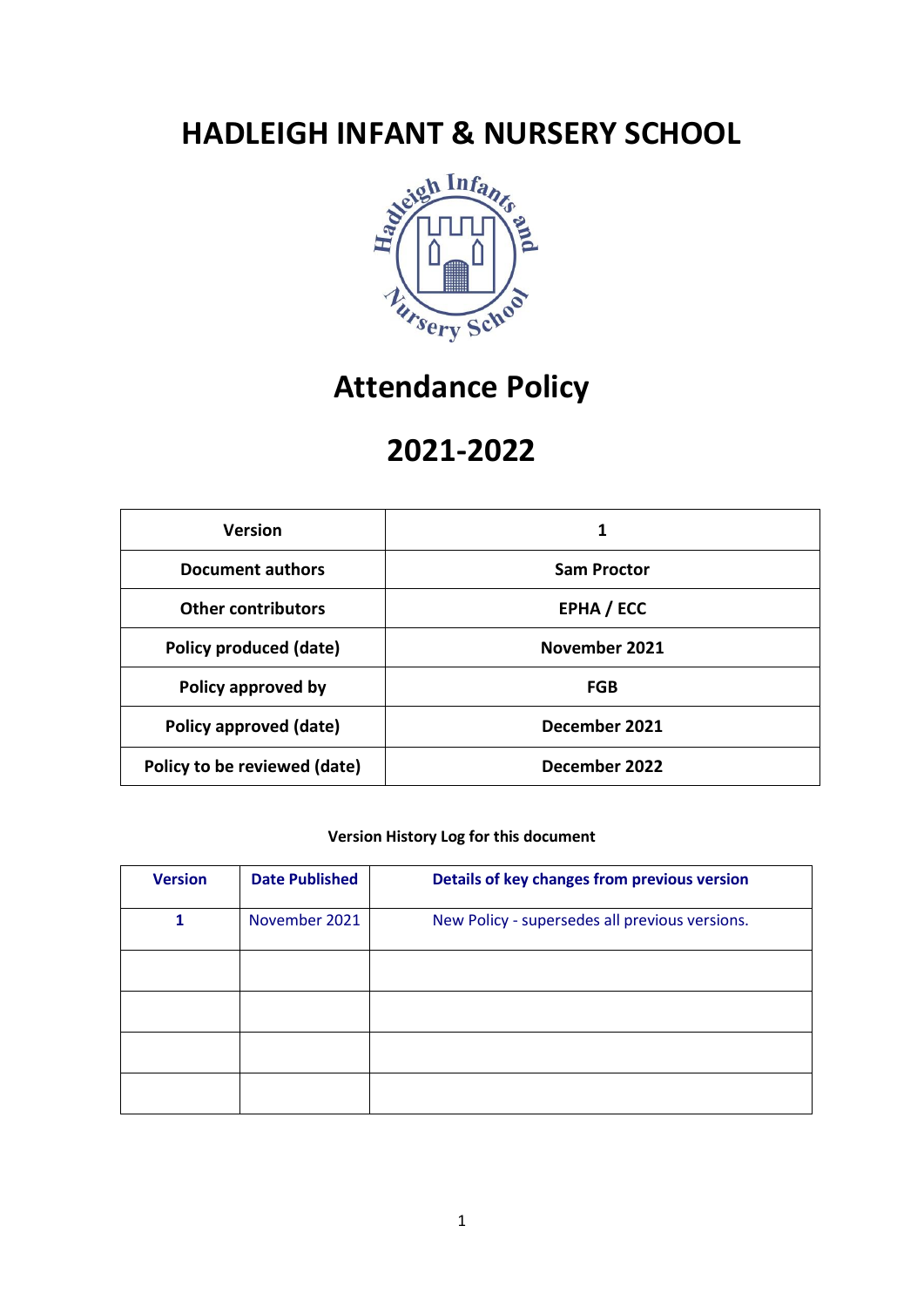# **Policy Overview**

The school has a legal duty to publish its absence figures to parents and to promote attendance.

Equally, parents have a duty to make sure that their children attend school, on time, every day.

All school staff and the Governing Body are committed to working with parents and pupils as the best way to ensure as high a level of attendance as possible.

### **COVID - 19**

Hadleigh Infants and Nursery will implement all DfE policies and guidelines relating to attendance during the Covid-19 pandemic. From September 2021 the expectation continues to be that all pupils will attend school.

If parents or students have concerns about attendance during the pandemic they should speak to the school office in the first instance.

#### **Introduction and Background**

Hadleigh Infants and Nursery School recognises that positive behaviour and good attendance both play an essential role in order to raise standards of pupil attainment and to give every child/young person the best educational experience possible.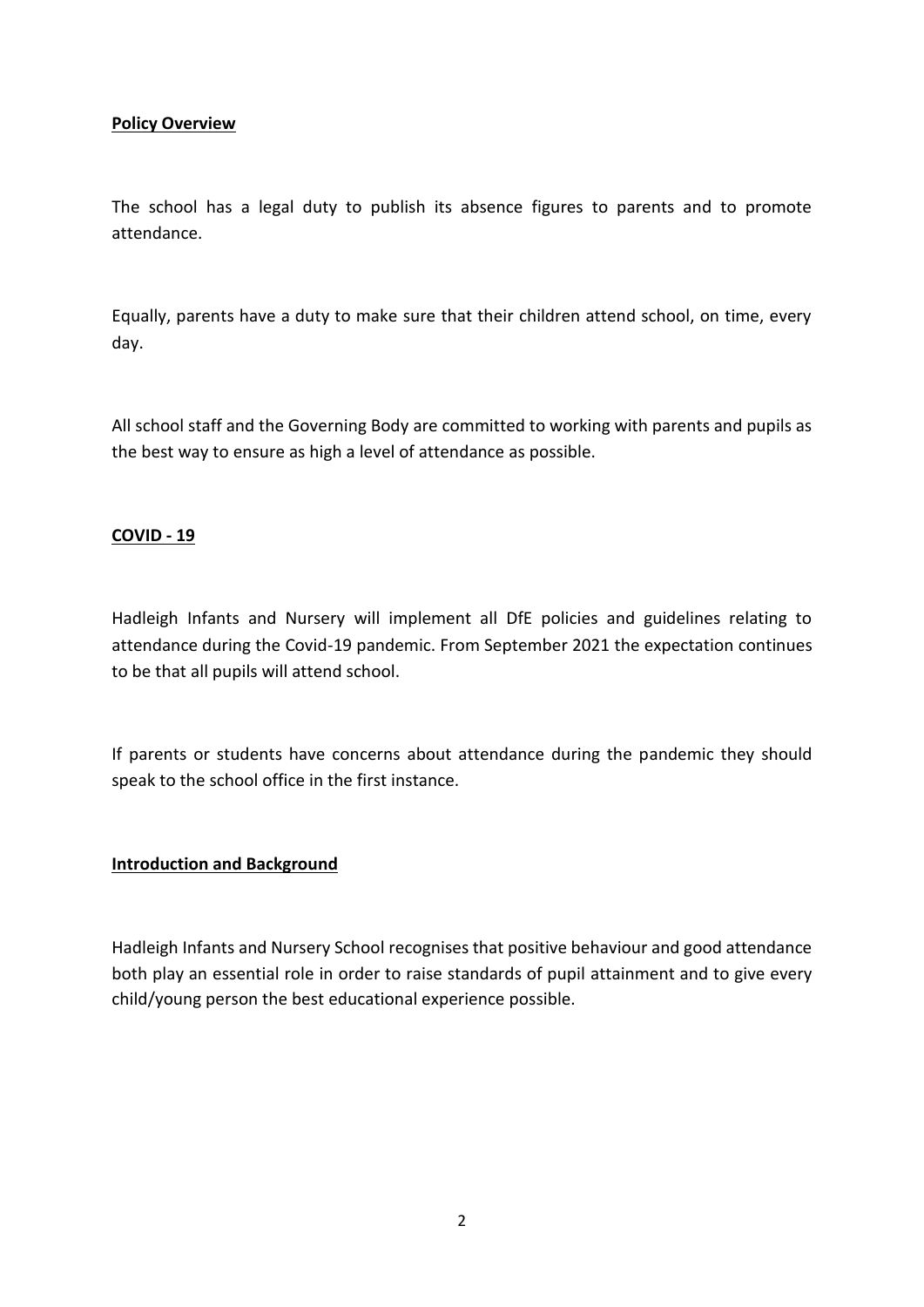This policy is written with the above statement in mind and underpins our school ethos to:

- Promote children's welfare and safeguarding.
- Ensure every pupil has access to the full time education to which they are entitled.
- Ensure that pupils succeed whilst at school.
- Ensure that pupils have access to the widest possible range of opportunities at school, and when they leave school.

For our children to gain the greatest benefit from their education it is vital that they attend regularly and be at school, on time, every day the school is open unless the reason for the absence is unavoidable. It is a rule of this school that pupils must attend every day, unless there are exceptional circumstances and it is the *Head Teacher (Mr. S. Proctor),* not the parent, who can authorise the absences.

Any absence affects the pattern of a child's schooling and regular absence can have a serious affect on their academic outcomes and personal development. Any pupil's absence or late arrival disrupts teaching routines which may affect the learning of others in the same class. Ensuring a child's regular attendance at school is a parental responsibility and permitting absence from school without a good reason creates an offence in law; persistent absences from school may result in prosecution.

This policy has been developed in consultation with school governors, teachers, the Local Authority and parents and carers. It seeks to ensure that all parties involved in the practicalities of school attendance are aware and informed of attendance matters in school and to outline the schools commitment to attendance matters. It details the responsibilities of individuals and groups involved and the procedures in place to promote and monitor pupil attendance.

Our policy aims to raise and maintain levels of attendance by:

- Promoting a positive and welcoming atmosphere in which pupils feel safe, secure and valued.
- Raising awareness of the importance of good attendance and punctuality.
- Ensuring that attendance is monitored effectively and reasons for absences are recorded promptly and consistently.
- Outlining the school's rewards system to promote good or better attendance.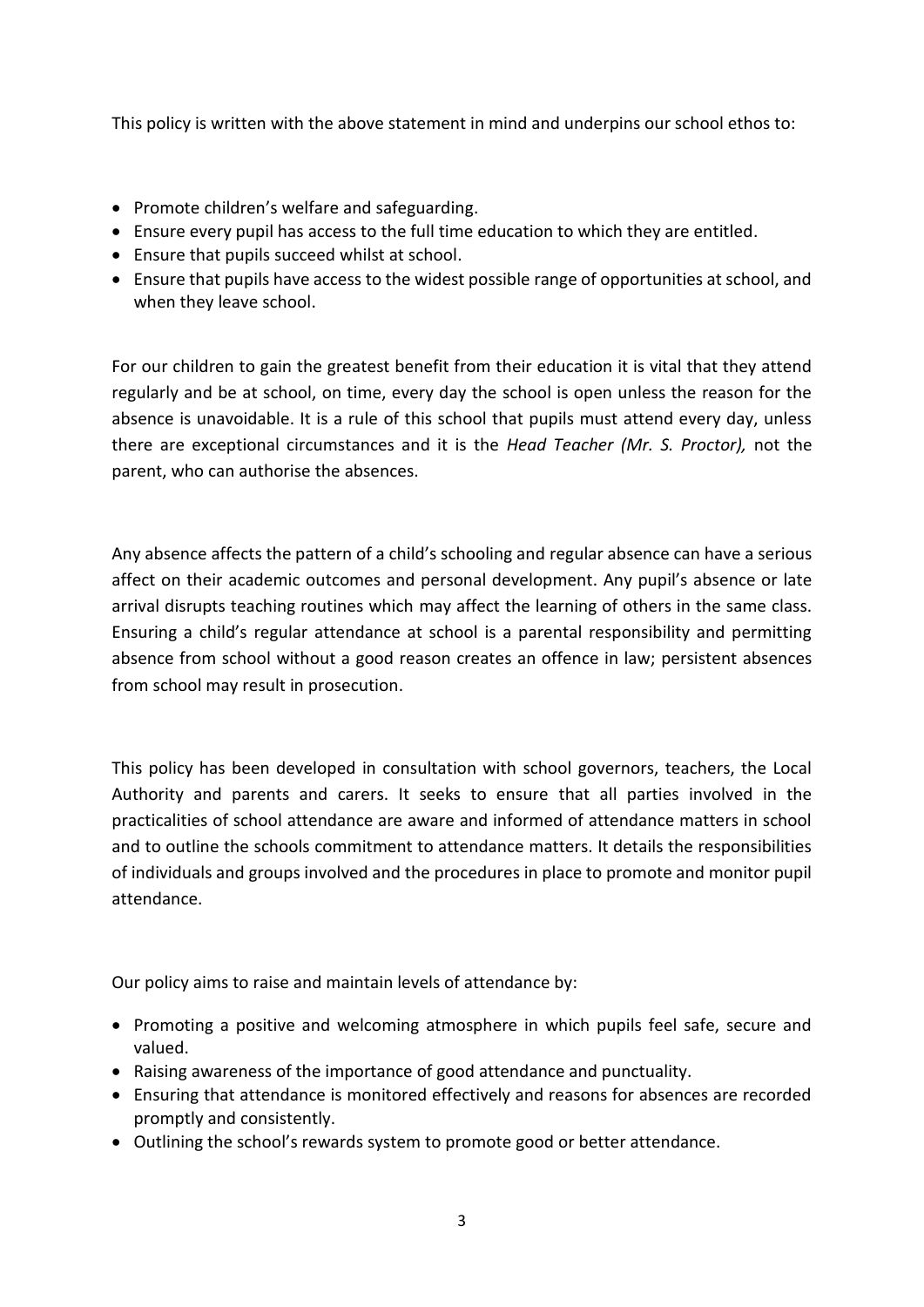# **Promoting Regular Attendance**

Helping to create a pattern of regular attendance is the responsibility of parents, pupils and all members of school staff.

To help us all to focus on this we will:

- Reassure parents about our preventative measures to ensure children are protected as much as they possibly can be during the current Pandemic.
- Provide parents with up-to-date and information about any COVID-19 related incidents.
- Work closely with parents who have concerns linked to safety.
- Give parents/carers details on attendance in our newsletters.
- Report to parents/carers termly on their child's attendance.
- Contact parents/carers should their child's attendance fall below the school's target for attendance.
- Celebrate excellent attendance by displaying and reporting individual and class achievements.
- Reward good or better attendance.
- Work together to improve the attendance of children.

#### **Understanding Types of Absence**

Every half-day absence from school has to be classified by the school (not by the parent/carer), as either AUTHORISED or UNAUTHORISED. This is why information about the cause of any absence is always required.

**Authorised absences** are mornings or afternoons away from school for a good reason such as illness (although you may be asked to provide medical evidence for your child before this can be authorised), medical or dental appointments which unavoidably fall in school time, emergencies or other unavoidable cause.

**Unauthorised absences** are those which the school does not consider reasonable and for which no 'leave' has been given. 5 days (10 sessions) unauthorised, within a 10-week period, can lead to the Local Authority using sanctions and/or legal proceedings which may include issuing each parent with a Penalty Notice for £120, reduced to £60 if paid within 21 days or referring the matter to the Magistrates Court whereby each parent may receive a fine up to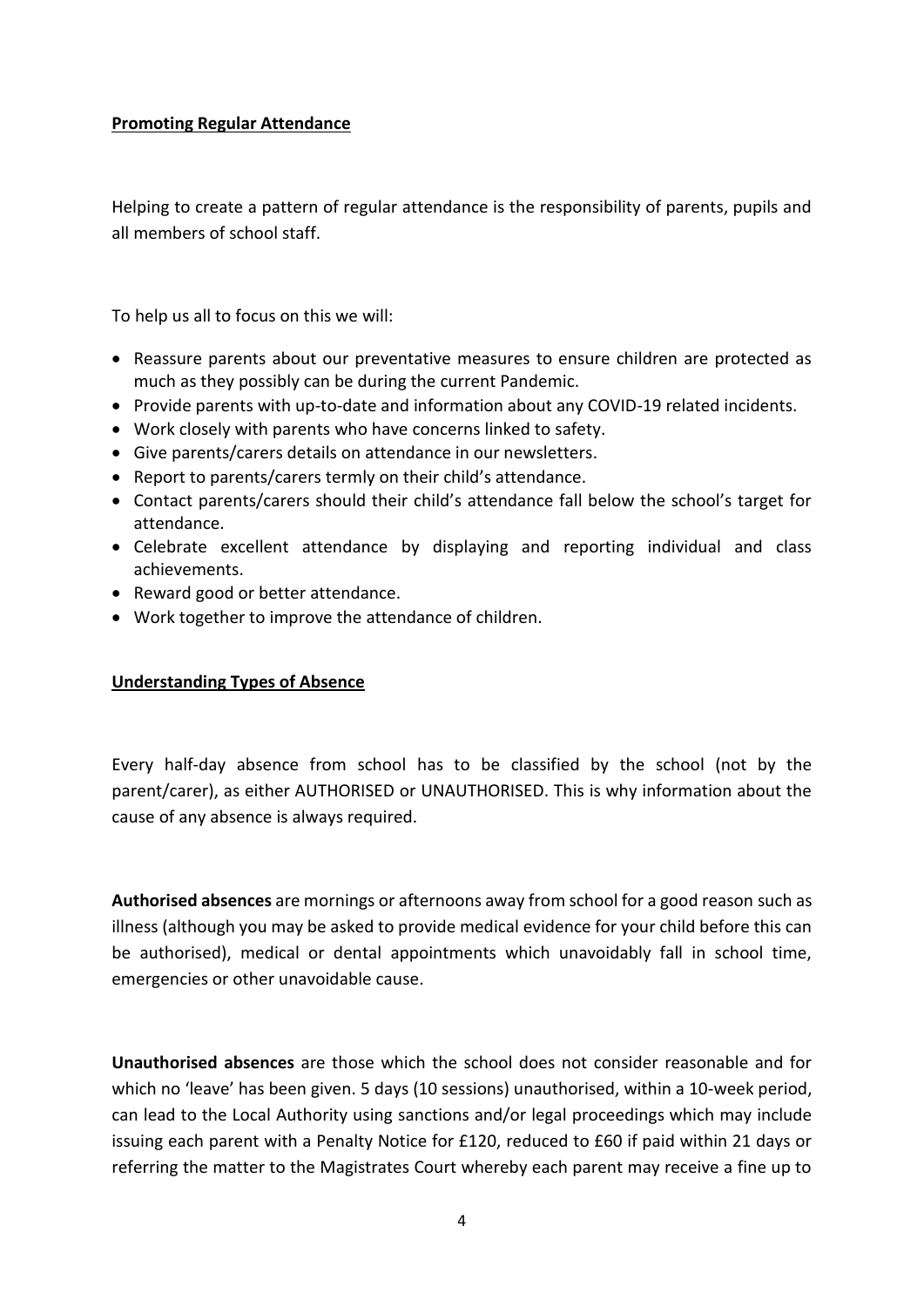£2500 and/or up to 3 months in prison. If you are found guilty in court you will receive a criminal conviction.

Unauthorised absence includes:

- Parents/carers keeping children off school unnecessarily e.g. because they had a late night or for non-infectious illness or injury that would not affect their ability to learn.
- Absences which have never been properly explained.
- Children who arrive at school too late to get a mark on the attendance register.
- Shopping trips.
- Looking after other children or children accompanying siblings or parents to medical appointments.
- Celebrating their own or family birthdays.
- Holidays taken during term time without leave
- Day trips.
- Other leave of absence in term time which has not been agreed.

#### **School Attendance and the Law**

By law all children of compulsory school age must receive an appropriate full-time education. Parents have a legal duty to ensure their child attends school regularly at the school at which they are registered.

There is no longer any entitlement in law for pupils to take time off during the term to go on holiday. In addition, the Supreme Court has ruled that the definition of regular school attendance is "in accordance with the rules prescribed by the school".

# *It is a rule of this school that pupils must attend every day, unless there are exceptional circumstances.*

The Education (Pupil Registration) (England) Regulations 2006 were amended in September 2013. All references to family holidays and extended leave have been removed. The amendments specify that Head Teachers may not grant any leave of absence during term time unless there are "exceptional circumstances" and they no longer have the discretion to authorise up to ten days of absence each academic year.

It is a rule of this school that a leave of absence shall not be granted in term time unless there are reasons considered to be exceptional by the Head Teacher, irrespective of the child's overall attendance. Only the Head Teacher or his designates(Mrs. K. Strickland/Miss. C. Ryan)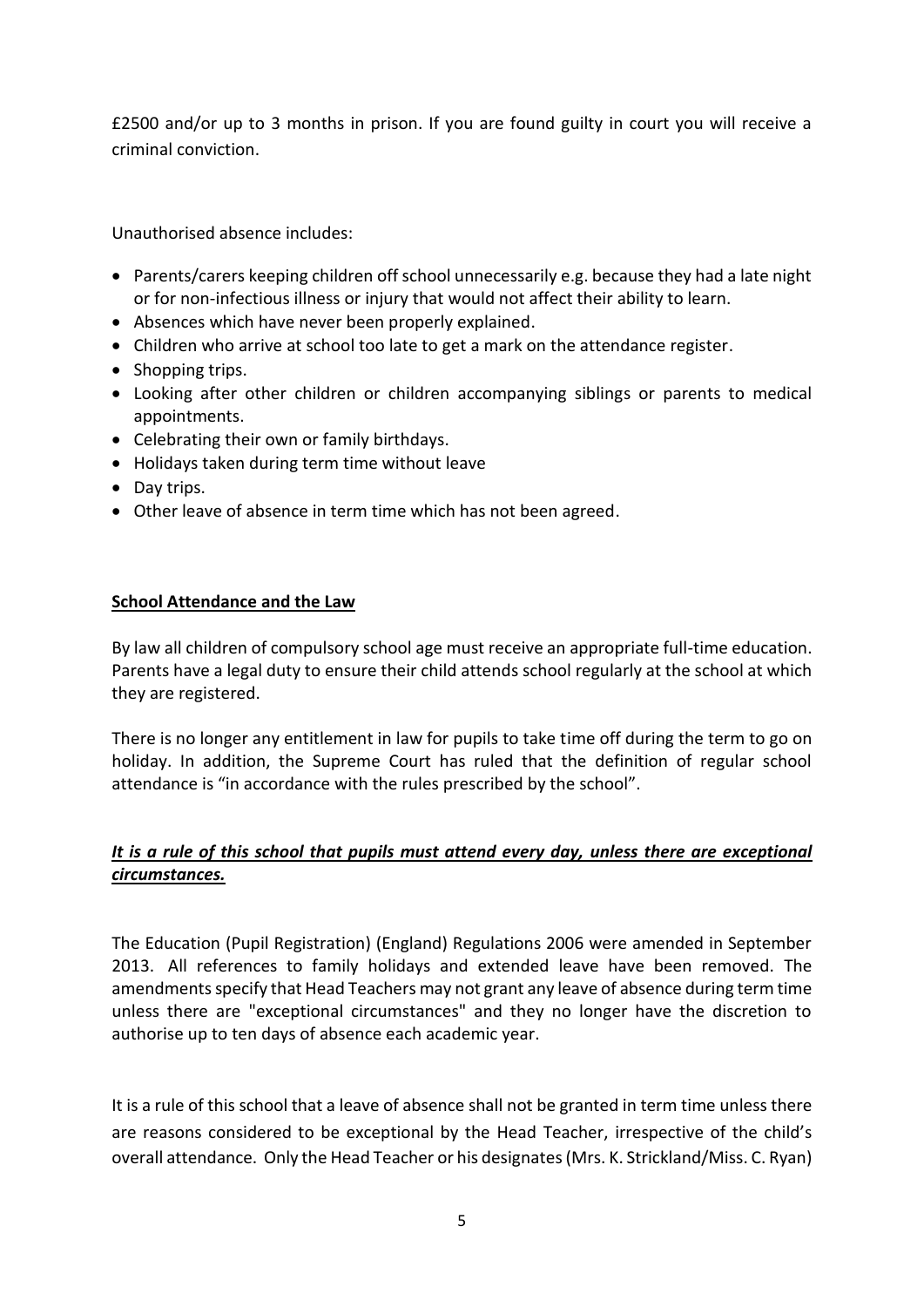may authorise such a request and all applications for a leave of absence must be made using either the online form found below:

[\(https://docs.google.com/forms/d/e/1FAIpQLSeliO-](https://docs.google.com/forms/d/e/1FAIpQLSeliO-z_e9qIRvJ8GI_2hCtgDxwFplgIB6Bhs2knwwG6w6gHA/viewform?vc=0&c=0&w=1&flr=0)

[z\\_e9qIRvJ8GI\\_2hCtgDxwFplgIB6Bhs2knwwG6w6gHA/viewform?vc=0&c=0&w=1&flr=0](https://docs.google.com/forms/d/e/1FAIpQLSeliO-z_e9qIRvJ8GI_2hCtgDxwFplgIB6Bhs2knwwG6w6gHA/viewform?vc=0&c=0&w=1&flr=0) )

or the prescribed paper form provided by the school (this can be found in APPENDIX A). Where a parent removes a child when the application for leave was refused or where no application was made to the school, the issue of a penalty notice may be requested by this school in accordance with the Essex Code of Conduct.

A Penalty Notice may be issued where there have been at least 10 consecutive sessions of unauthorised absence for the purpose of a holiday, however, due to the importance of pupils settling into school at the commencement of the school year, Penalty Notices may also be issued if there have been at least 6 consecutive sessions of unauthorised absence during the first two weeks of September due to a term-time holiday.

# **At Hadleigh Infants and Nursery School 'exceptional circumstances' will be interpreted as:**

... being of unique and significant emotional, educational or spiritual value to the child which outweighs the loss of teaching time. The fundamental principles for defining 'exceptional' are events that are "rare, significant, unavoidable and short". By 'unavoidable' we mean an event that could not reasonably be scheduled at another time.

# **We will not agree leave during term time:**

- At any time in September. This is very important as your child needs to settle into their new class as quickly as possible.
- During assessment and test periods in the school's calendar affecting your child.
- When a pupil's attendance record already includes any level of unauthorised absence or they have already been granted authorised leave within that academic year.

Whilst any child may occasionally have time off school because they are ill, sometimes they can be reluctant to attend school. Any problems with regular attendance are best sorted out between the school, the parents and the child at the earliest opportunity. If a parent thinks their child is reluctant to attend school, we will work with that family to understand the root problem and provide any necessary support. We can use outside agencies to help with this such as the School Nurse, Local Authority Officers or Child and Family Support Worker.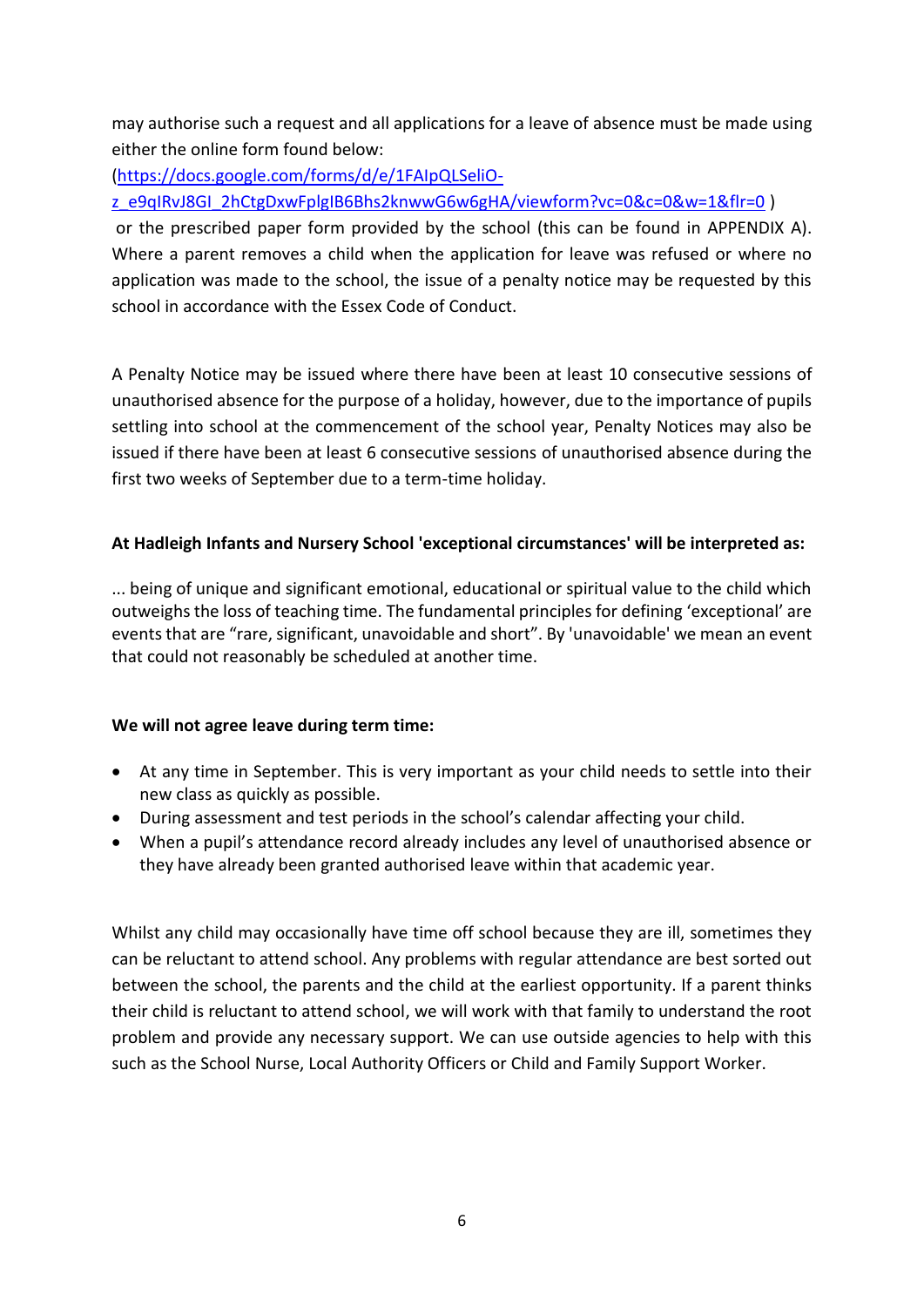# **Persistent Absenteeism (PA)**

A pupil is defined by the Government as a **'persistent absentee'** when they miss 10% or more schooling across the school year for whatever reason. Absence at this level will cause considerable damage to any child's education and we need a parent/carer's fullest support and co-operation to tackle this.

We monitor all absence, and the reasons that are given, thoroughly. If a child is seen to have reached the PA mark or is at risk of moving towards that mark, we will inform the parent/carer. PA pupils are tracked and monitored carefully. We also combine this with academic tracking where absence affects attainment. All our PA pupils and their parents are subject to a school based meeting and the plan may include: allocation of additional support through the School Nurse, Local Attendance Adviser, Home School Liaison Worker, Local Authority, Family Solutions or Social Care. We may also use circle time, individual incentive programmes, individual targets and participation in group activities to support us in raising attendance.

# **Absence Procedures**

#### **If a child is absent from school the parent/carer must adhere to the following procedures:**

- Contact the school on the first day of absence before *9.00 am*. The school has an answer phone available to leave a message if nobody is available to take your call, or call into school personally and speak to the office staff. Alternatively, you can email the school directly o[n absences@hadleigh-inf.essex.sch.uk](mailto:absences@hadleigh-inf.essex.sch.uk).
- Contact the school on every further day of absence, again before *9.00am.*
- Ensure that your child returns to school as soon as possible.

*If your child is absent due to a COVID-19 related issue (self-isolating due to displaying symptoms or having a PCR test), please ensure that you make this very clear in your message. This will enable the school to provide the best course of action for all stakeholders in a timely manner.*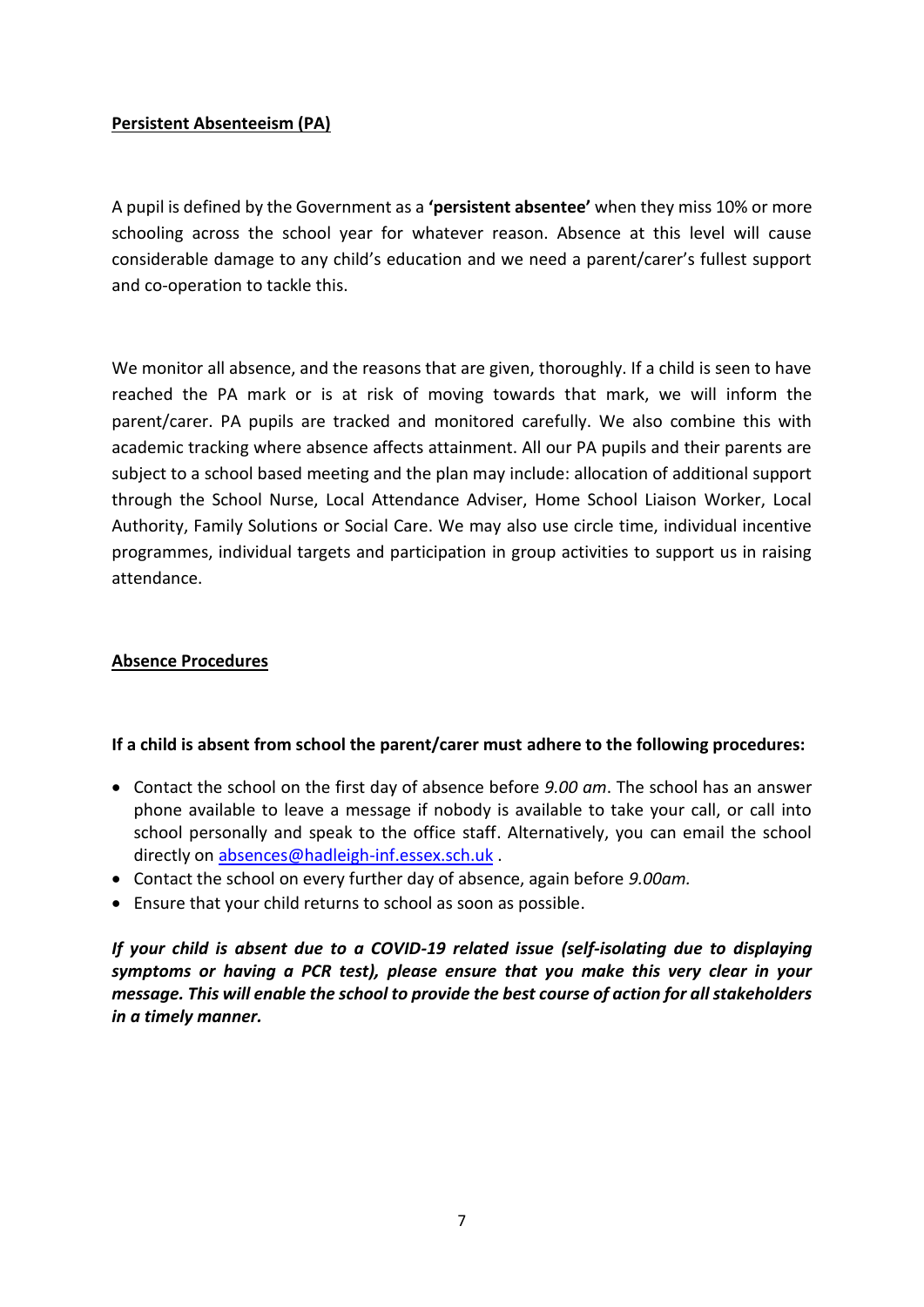# **If your child is absent we will:**

- Telephone or text you on the first day of absence if we have not heard from you.
- Write to you if your child's attendance is below *95%.*
- Invite you in to school to discuss the situation with our School Pastoral Officer and/or Head Teacher, if your child's attendance is consistently under **95%.**
- Consider whether the School Welfare Officer and/or Child and Family Support Worker should become involved in the process, if absences persist.

### **Attendance Compliance Team**

Parents are expected to contact school at an early stage and to work with the staff in resolving any problems together. This is nearly always successful. If difficulties cannot be resolved in this way, the school may refer the child to the Local Authority. Local Authority Attendance Specialists work with schools, families and other professionals to reduce persistent absence and improve overall attendance. If attendance does not improve, legal action may be taken in the form of a Penalty Notice (see APPENDIX B for the Essex Code of Conduct), prosecution in the Magistrates Court or the application of an Education Supervision Order, designed to strengthen parental responsibilities and ensure improved attendance.

Local Authority Attendance Specialists work strategically with schools, families and other professionals to reduce persistent absence and improve overall attendance.

#### **Lateness**

Poor punctuality is not acceptable. If a child misses the start of the day they can miss work and do not spend time with their class teacher getting vital information and news for the day. Late arriving pupils also disrupt lessons, can be embarrassing for the child and can also encourage absence. Good time-keeping is a vital life skill which will help our children as they progress through their school life and out into the wider world.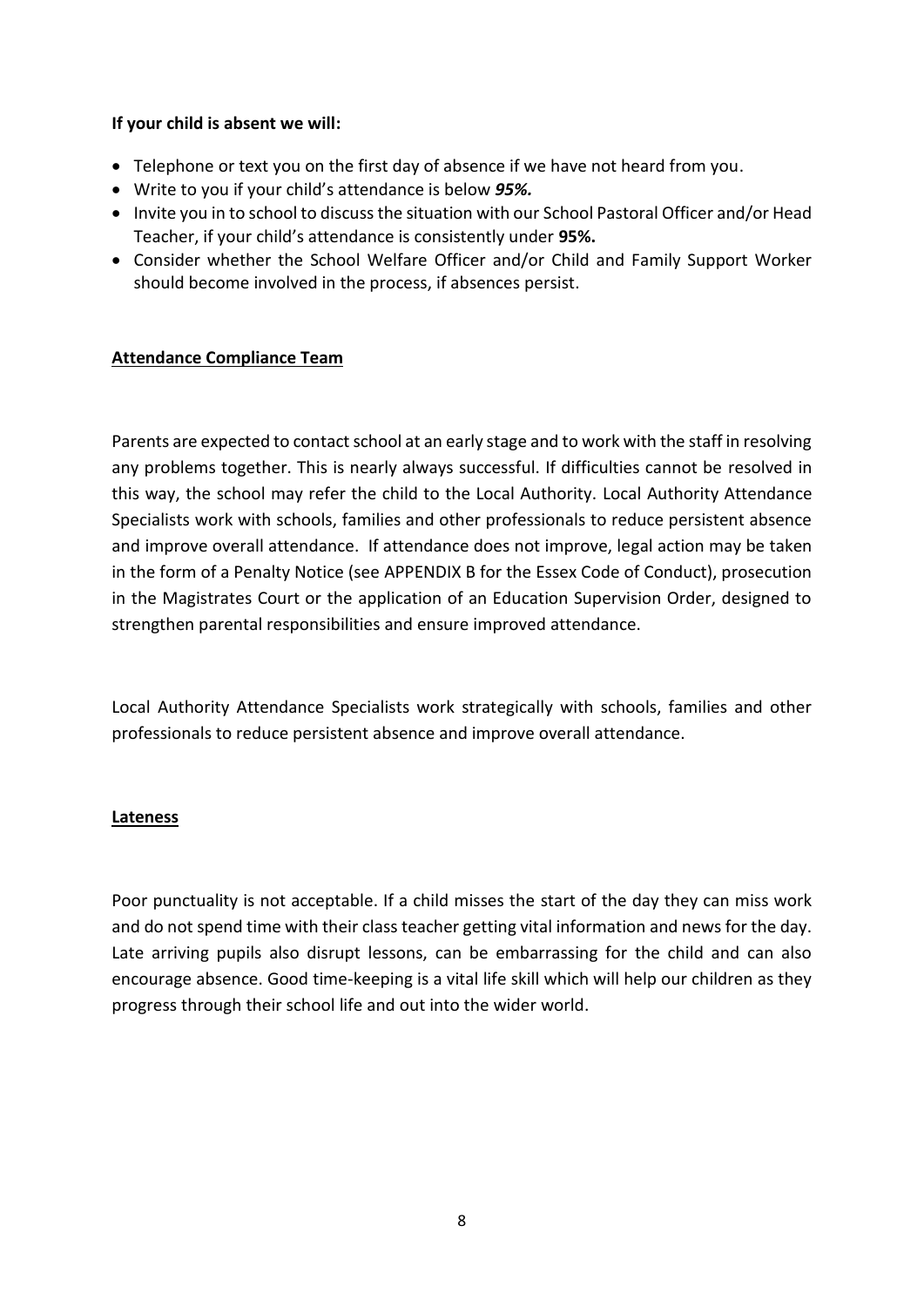#### **How we manage lateness:**

Children are expected to arrive at their classroom between **8:45am** and **8:55am**. Registers are taken at *8:55am* and your child will receive a late mark if they are not in by that time. Children arriving after **8:55am** are required to come in to school via the school office accompanied by a parent or carer. The parent/carer will complete one of our 'Late Record Slips' and provide a reason for their lateness which is recorded. At *9.25 am* the registers will be closed. If your child arrives after **9.25am** and before **9:45am** they will receive a late mark (L) in the register. In accordance with the Regulations, if your child arrives after that time they will receive a mark that shows them to be on site, but this will **not** count as a present mark and it will mean they have an unauthorised absence. This may mean that you could face the possibility of a Penalty Notice if the problem persists. If your child has a persistent late record you will be asked to meet with the School Pastoral Officer and/or Head Teacher. This meeting is designed to support the family in ensuring that the child arrives at school, on time, everyday. If the number of lateness marks does not improve, you may be invited to meet with the School Welfare Officer and/or Child and Family Support Worker. We expect parents and staff to encourage good punctuality by being good role models to our children and celebrate good class and individual punctuality.

#### **Deletion from Roll**

For any pupil leaving Hadleigh Infants and Nursery School, other than at the end of year 2, parents/carers are required to complete a 'Pupils moving from school' form which can be obtained from the school office. This provides school with the following information: Child's name, class, current address, date of leaving, new home address, name of new school, address of new school. This information is essential to ensure that we know and safeguard the whereabouts of all of our pupils.

#### **Summary**

The school has a legal duty to publish its absence figures to parents and to promote attendance. Equally, parents have a duty to make sure that their children attend school, on time, every day. All school staff and the Governing Body are committed to working with parents and pupils as the best way to ensure as high a level of attendance as possible.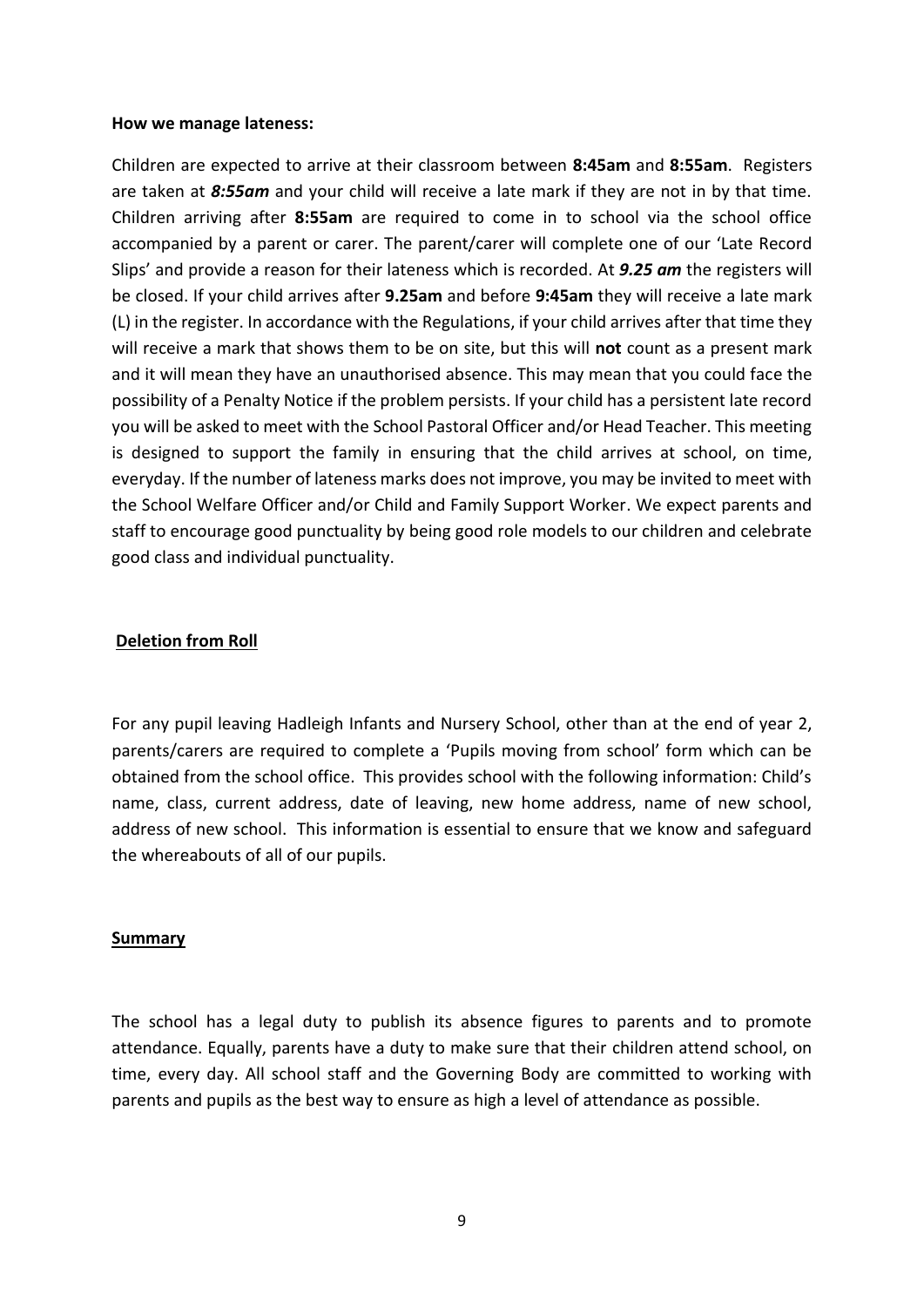# **FOR PUPILS AGED 5 AND ABOVE**

As parents, you have a legal responsibility to ensure your child regularly attends school. *This responsibly is also set out in the Home-School Agreement, the school's rules and the school's attendance policy (all of these documents are available on the school's website and copies are available to collect from the school's main office)***.** Holidays should be taken during the school holiday period. During the academic year, pupils are at school for 190 days and at home for 175 days. In order for our children to fully utilise their years in education, we believe it is vital that every message they receive reinforces the importance of school. Holidays in term time interrupt continuity of teaching and learning, disrupt the educational progress of individual children and create disruption to classes.

The school and its Governors fully understand that on occasions *exceptional circumstances* may arise that require children to miss school sessions. If the request is deemed to be exceptional circumstances, leave will be authorised. It is down to the school and Mr Proctor.

Please complete and return this form if you want to ask Mr Proctor to authorise a leave of absence during term time. You must ask well in advance and you are strongly advised to request leave of absence before you confirm your holiday arrangements. Under no circumstances will absences for family holidays in term time be authorised after they have happened.

If you take your child out of school without the approval of the school for a period of 10 sessions (equivalent to 5 whole days) within a 10 week period, you will be liable to receive a Penalty Notice for failing to ensure your child's regular school attendance. This period is reduced to 6 sessions (equivalent to 3 whole days) during the month of September. *Each parent will be liable to receive a Penalty Notice for each child who is absent.* The Penalty Notice is for £60 (per parent for each child who is recorded as absent) if paid within 21 days and £120 if paid after 21 days, but within 28 days. Failure to pay the Penalty Notice will result in you being served with a summons to appear at the Magistrates Court.

If the absence exceeds 20 days, your child's name will be removed from the school roll and you will have to reapply for a place upon your return.

At Hadleigh Infants and Nursery School, we fully recognise the importance of family holidays and activities, but believe these opportunities must be provided as well as school, not instead of. These trips and activities should be arranged during the 13 weeks holiday that your child has from school.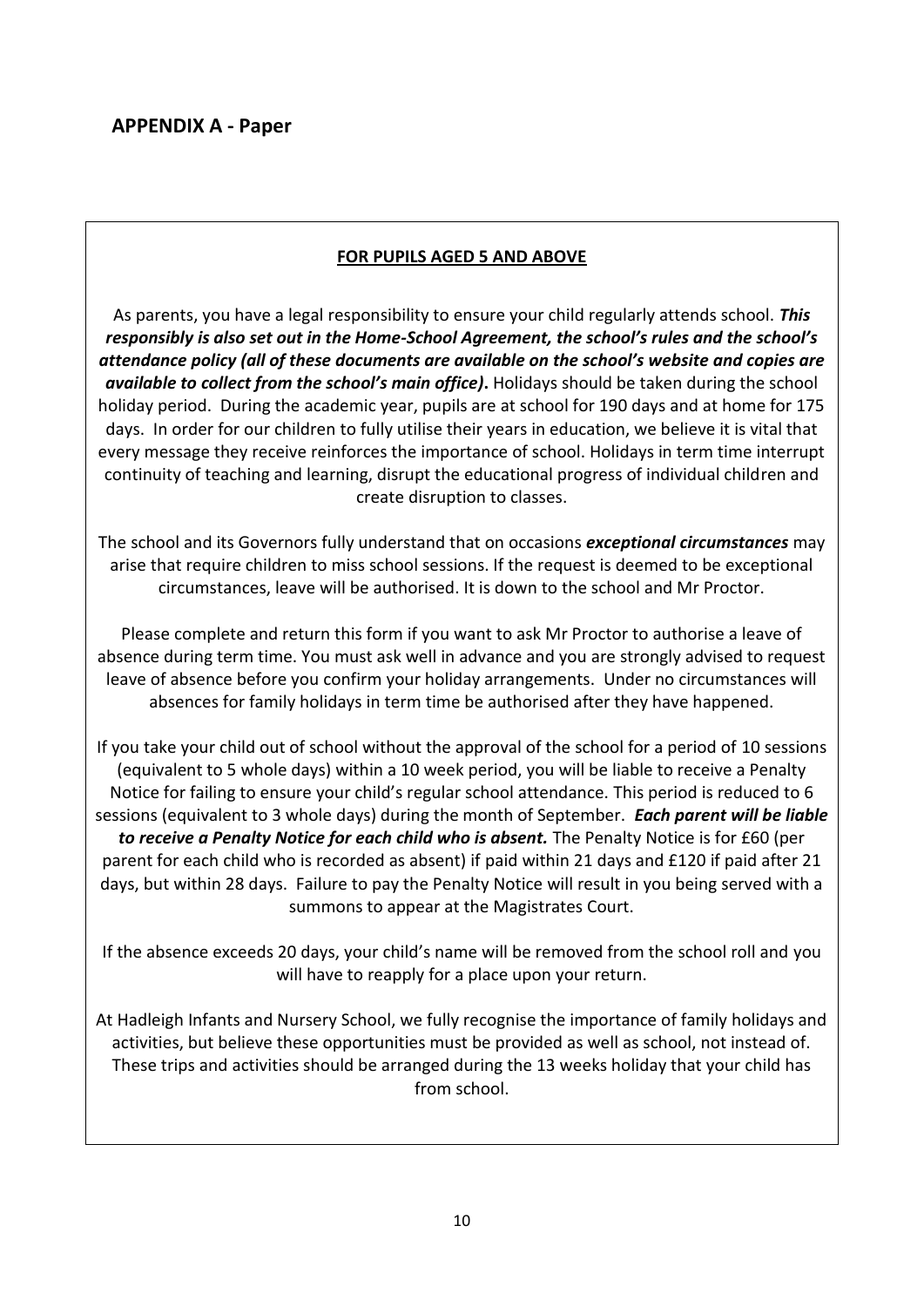#### **APPLICATION FOR ANNUAL HOLIDAY LEAVE FROM SCHOOL**



#### **Annual Holiday is classed as any one period of between 1 to 10 days in each academic year**

| Name of Child(ren): |  |
|---------------------|--|
| D.O.B:              |  |
| Class:              |  |
| Siblings:           |  |

|--|--|

|--|

|--|--|--|--|--|--|--|--|

Country that is to be visited during the holiday: ………………………………………………………

Reason for leave –

Signed : ……………………………………………………… Dated: ……………………………………………………

*Your application will be considered by the Head Teacher in accordance with the school's policy on absences. A reply will be returned to you within 5 working days which will outline the school's stance on your application.*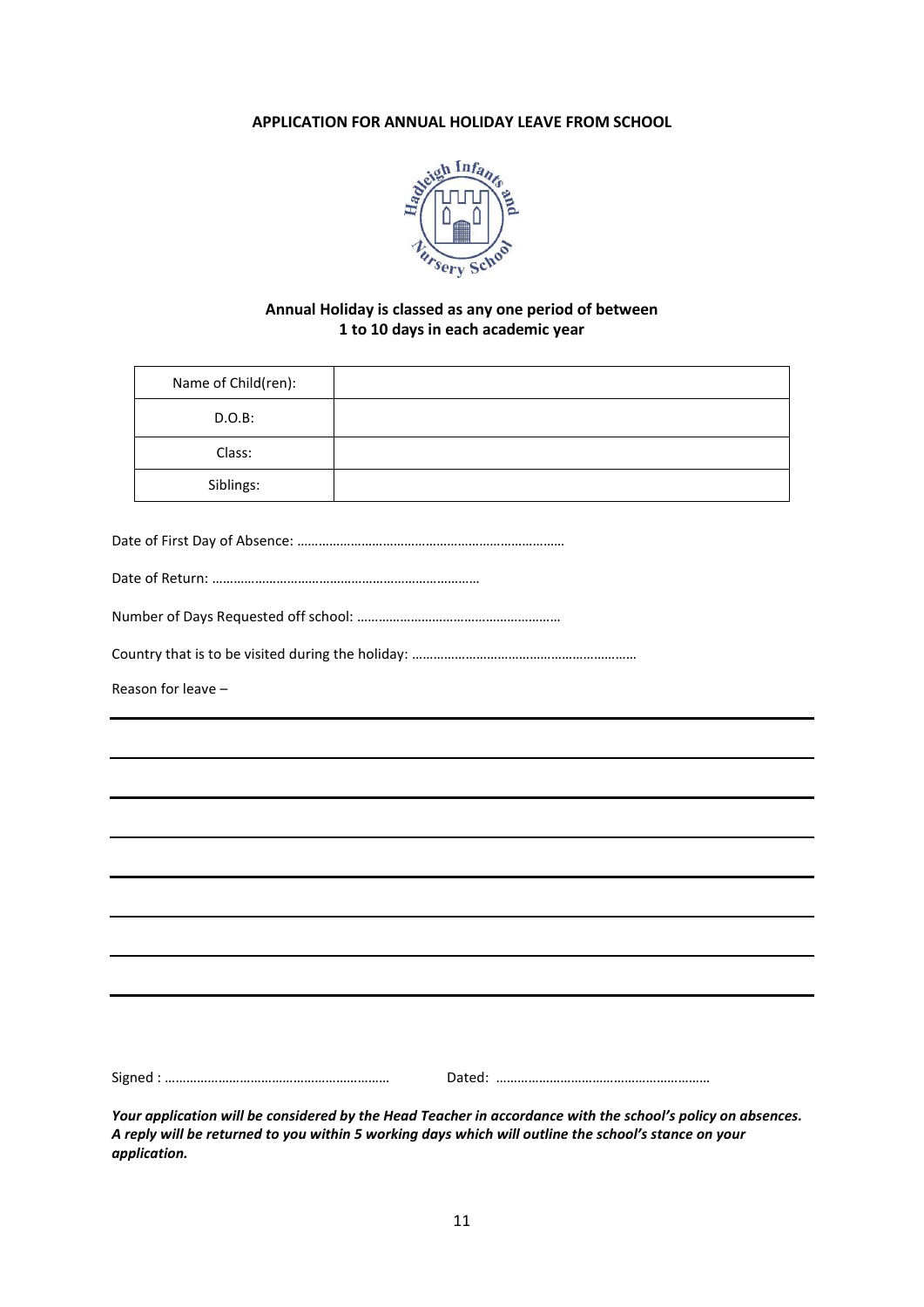#### **ESSEX CODE OF CONDUCT**

#### **PENALTY NOTICES FOR PARENTS OF TRUANTS AND PARENTS OF PUPILS**

#### **EXCLUDED FROM SCHOOL**

#### **ANTI-SOCIAL BEHAVIOUR ACT 2003 SECTION 23**

The purpose of this local code of conduct is to ensure that the powers are applied consistently and fairly across the Local Authority area to all Essex residents.

The Government requires Local Authorities to issue a code of conduct and any persons issuing Penalty Notices to a parent must do so in accordance with this protocol. Essex County Council is legislatively responsible for administering the Penalty Notice scheme and will do so in accordance with a number of legislative and non-legislative requirements.

The Essex code has been agreed following consultation with;

- Essex County Council representatives Attendance Compliance Team and Essex Legal Services.
- Representatives from Governing Bodies and Headteachers of Essex Schools
- Essex Police
- Persons accredited under Essex Police's Community Safety Accreditation Scheme (CSAS)

The Code of Conduct is in accordance with the following legislation;

#### **LEGISLATIVE FRAMEWORK FOR EDUCATION PENALTY NOTICES**

The legal framework governing school attendance and the responsibilities of parents of excluded pupils, schools and the LA is set out in a succession of acts, regulations and other guidance.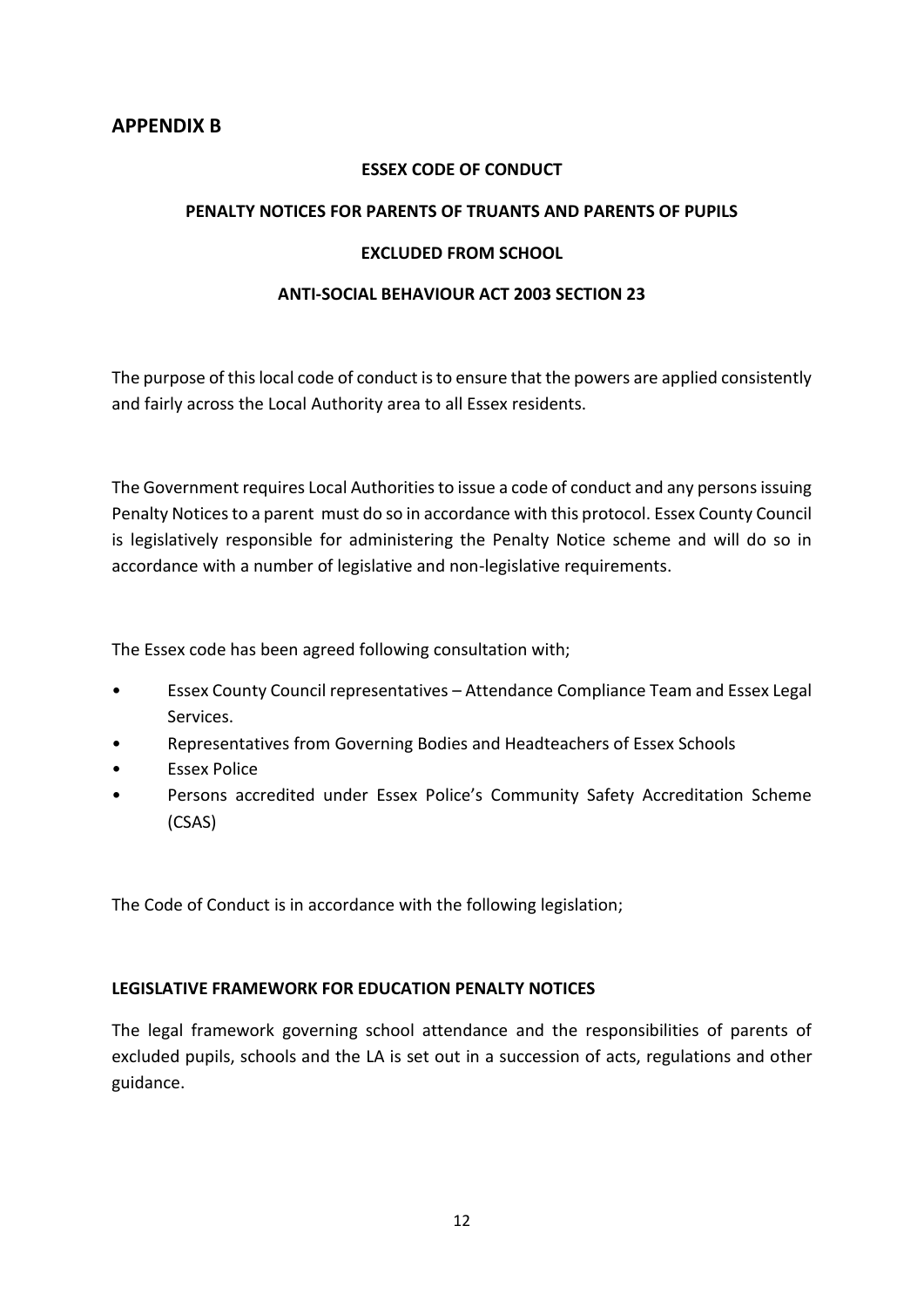# **Education Act 1996**

Under Section 7 of the Act: the parent is responsible for making sure that their child of compulsory school age receives efficient full time education that is suitable to the child's age, ability and aptitude and to any special educational needs that the child may have, this can be by regular attendance at school, or otherwise (the parent can choose to educate their child themselves). If it appears to the LA that a child of compulsory school age is not receiving a suitable education, either by regular attendance at school or otherwise then they must begin procedures for issuing a School Attendance Order under Section 437 of the Education Act 1996.

If a child of compulsory school age who is registered at a school fails to attend the school regularly the parent is guilty of an offence under Section 444(1) of the Education Act 1996. In addition, if it can be proved that a parent knew of the child's non-attendance and failed to act, then they may be found guilty under Section 444(1 A). This offence (known as the higher or aggravated offence) can lead to a warrant being issued compelling a parent to attend court and conviction may result in a higher level fine and/or a custodial sentence.

On 6 April 2017, in the case of Isle of Wight Council v Platt [2017] UKSC 28, the Supreme Court ruled that the word 'regularly' means 'in accordance with the rules prescribed by the school.'

# **Anti-social Behaviour Act 2003**

http://www.legislation.gov.uk/ukpga/2003/38/contents

The Act added two new sections (444A and 444B) to the Education Act. It introduced penalty notices as an alternative to prosecution under Section 444; the issuing of penalty notices is governed by:

- The Education (Penalty Notices) (England) Regulations 2007
- The Education (Penalty Notices) (England) (Amendment) 2013

http://www.legislation.gov.uk/uksi/2013/757/contents/made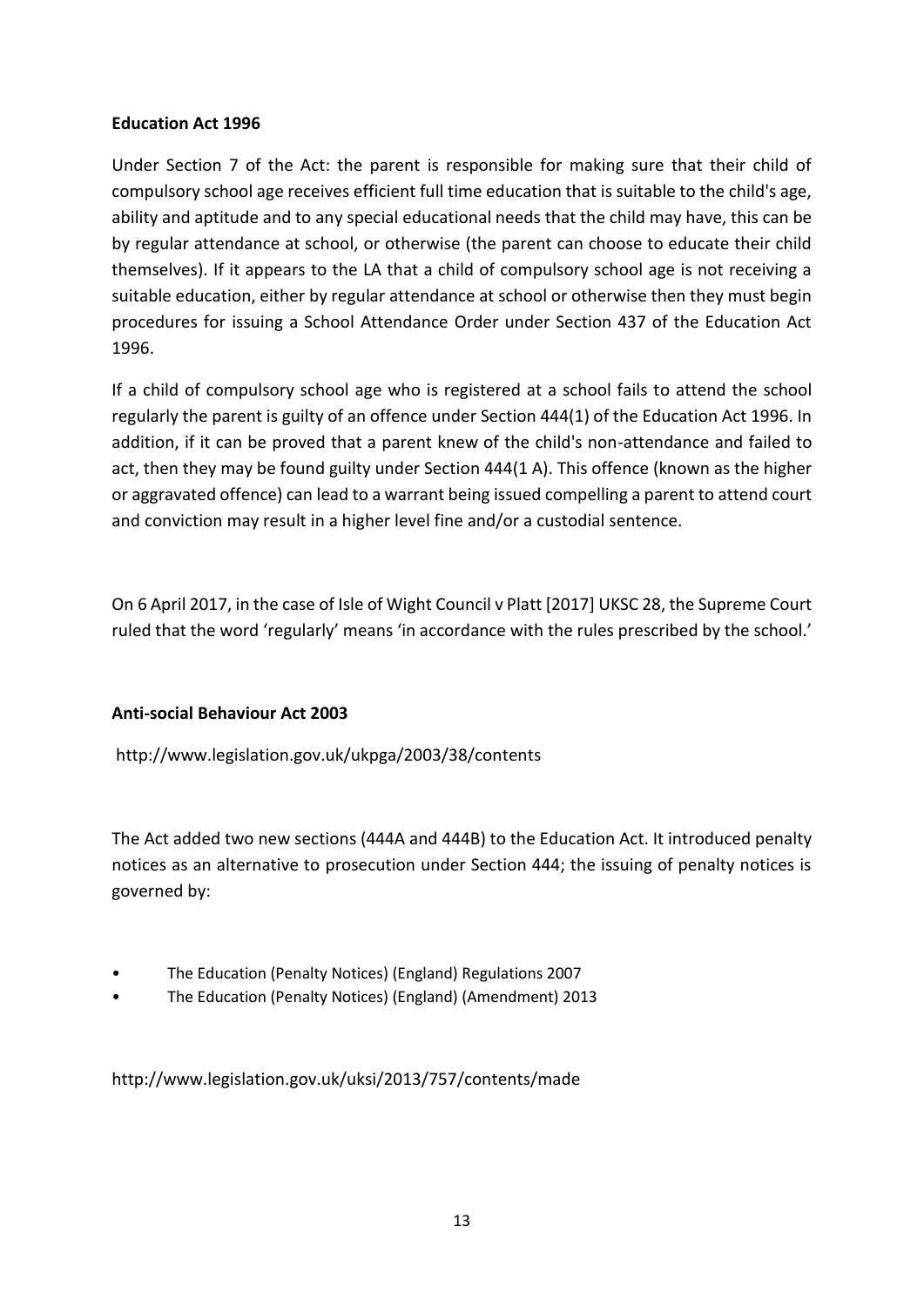### **Children Act 1989**

- http://www.legislation.gov.uk/ukpga/1989/41/section/36
- Crime and Disorder Act 1998
- https://www.legislation.gov.uk/ukpga/1998/37/section/16
- Education and Inspections Act 2006
- http://www.legislation.gov.uk/ukpga/2006/40/contents
- The Education (Pupil Registration) (England) Regulations 2006 (Amended 2013)
- http://www.legislation.gov.uk/uksi/2013/756/regulation/2/made

#### **AUTHORISATION TO ISSUE PENALTY NOTICES**

Primary responsibility for issuing penalty notices rests with the Local Authority (LA). It has been agreed that the Attendance Compliance Team, on behalf of Essex LA, will usually issue penalty notices. The Service will administer the scheme from any funds obtained as a result of issuing penalty notices.

Head Teachers (and Deputy Head Teachers and Assistant Head Teachers authorised by the head teacher) and police, and persons accredited by the community safety accreditation scheme are all able to issue the notices under the Act, although there is no requirement for them to do so.

In Essex it has been agreed that the Police and Head Teachers will not issue penalty notices to parents. Persons accredited through the Community Safety Accreditation Scheme are authorised to do so.

#### **CIRCUMSTANCES IN WHICH A PENALTY NOTICE MAY BE ISSUED**

Penalty Notices apply to pupils of statutory school age, which commences the term immediately following the child's 5th birthday and finishes on the last Friday in June of school year in which they turn 16.

Penalty notices will only be issued as a conclusion to a series of processes and when all attempts to address school attendance matters have been unsuccessful. If a previous Penalty Notice has been unsuccessful, rationale and justification should be provided as to why issuing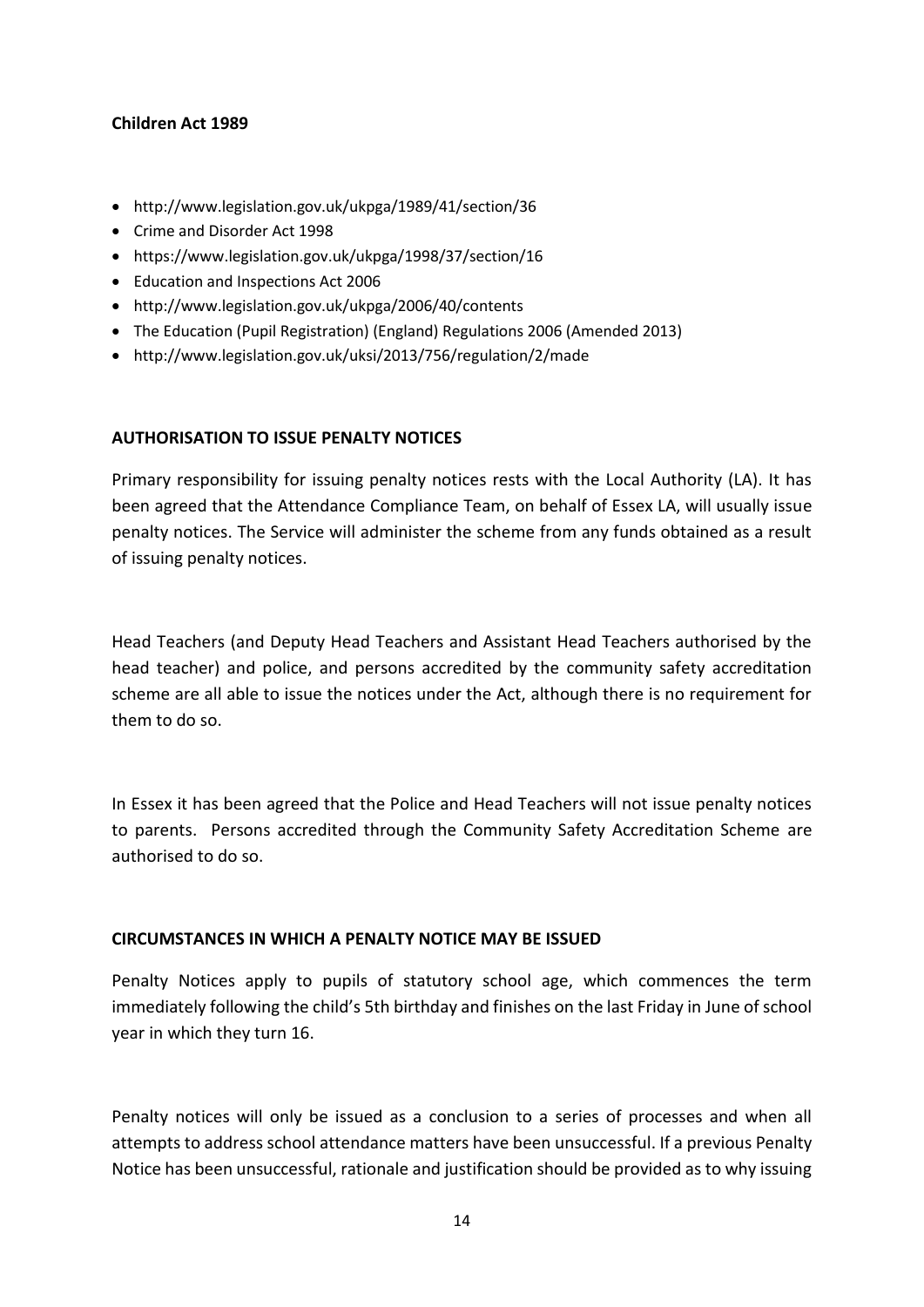another Penalty Notice would improve the attendance of the student. If schools are not aware of any previous or current legal interventions they must email attendancecompliance@essex.gov.uk . A response will be sent within 3 working days. Parents cannot be penalised more than once for the same period of absence.

Domestic and European legislation and case law makes it clear that when serving a formal Notice in criminal proceedings, the recipient must be clearly and unambiguously identified. For the Purpose of issuing a Penalty Notice under this Code, the parent's first and last name must be cited on the Notice and any covering letter.

Essex partners have agreed to use Penalty Notices for the following circumstances however the offence under s444 Education Act 1996 is the same whether issued for unauthorised leave of absence (ULA) or irregular school attendance (ISA):

# **Penalty notices for unauthorised leave of absence (ULA)**

Penalty Notices may be issued where there have been at least 10 consecutive sessions of unauthorised absence for the purpose of a holiday, whereby a parent made an application to the School which the Head Teacher has deemed not for exceptional circumstances. In addition, a Penalty Notice may also be issued, whereby the parent did not submit a leave of absence request, however the school have reason to believe the absence was for the purpose of a holiday and should not be authorised as parent has not provided any additional evidence which the Head Teacher deems appropriate to support the absence.

In addition to the above criteria, due to the importance of pupils settling into school at the commencement of the school year, Penalty Notices may also be issued if there have been at least 6 consecutive sessions of unauthorised absence during the first two weeks of September due to a term-time holiday.

The Local Authority requests that for Penalty Notices to be issued, parents must be duly warned of the legal ramifications under separate cover if they remove their child from school for the purpose of a holiday. Schools/Academies must reference the use of Penalty Notices within their Attendance Policy which must be available to all parents/carers online and/or in hard copy within the school, accessible to parents to read. Schools should remind parents of the protocol regarding leave of absence during term time.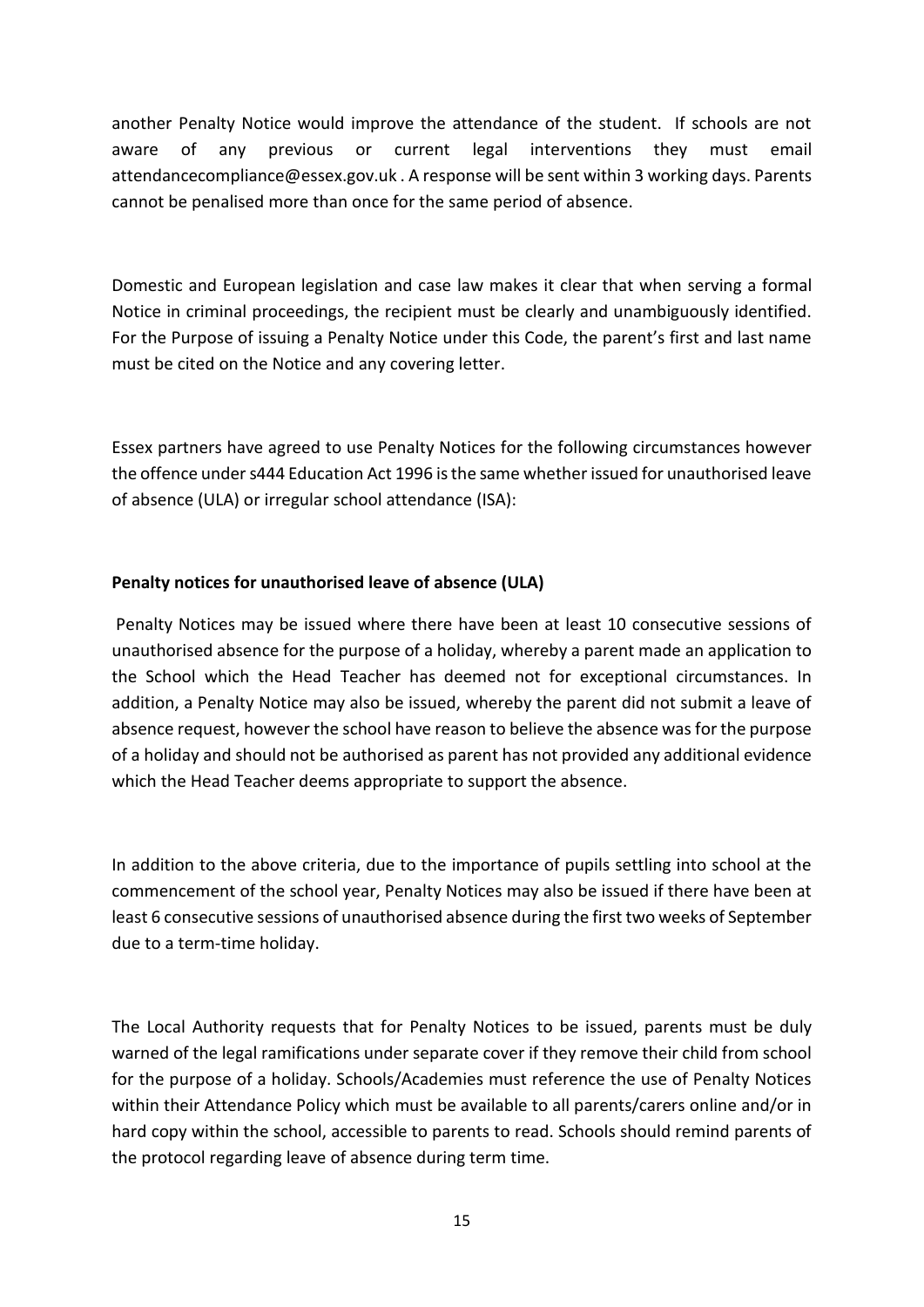# **Penalty Notices for Irregular School Attendance (ISA)**

Penalty Notices may be issued where there has been at least 10 sessions of unauthorised absence during the previous 10 school weeks.

Parents must have been issued with a Legal Action Warning Letter with accompanying Legal fact sheet and given opportunities to inform the school of any factors impacting on their ability to ensure their child attends school regularly. Warning letters are valid for 18 calendar weeks.

The Local Authority advises that the following template is used for irregular school attendance referrals as this has been specifically designed to enable the progression of cases if appropriate. This letter must be on headed paper from the school or accredited persons issuing the notice. The legal fact sheet must be included

https://schools.essex.gov.uk/pupils/Attendance\_Compliance/Documents/Legal%20Action% 20Warning%20Letter%20for%20schools.docx .

Failure to adequately issue warning to parents may result in the Penalty Notice being withdrawn or not issued.

All penalty notice referrals or notifications from Accredited Persons must be sent via Essex County Council's online portal and all relevant pre-referral work in accordance with the Local Authority requirements must be uploaded alongside the referral/notification.

The Local Authority must be satisfied that the substantive offence in accordance with s.444 Education Act 1996 has been committed prior to issuing a Penalty Notice.

Evidence of attempts to address attendance concerns within the previous 8 weeks prior to requesting or notifying of a Penalty Notice must be submitted. Satisfactory evidence includes letters, notes of home visits, meetings, telephone calls etc.

N.B. for ULA and ISA PN's consideration should always be given to whether it is appropriate to issue to absent parents.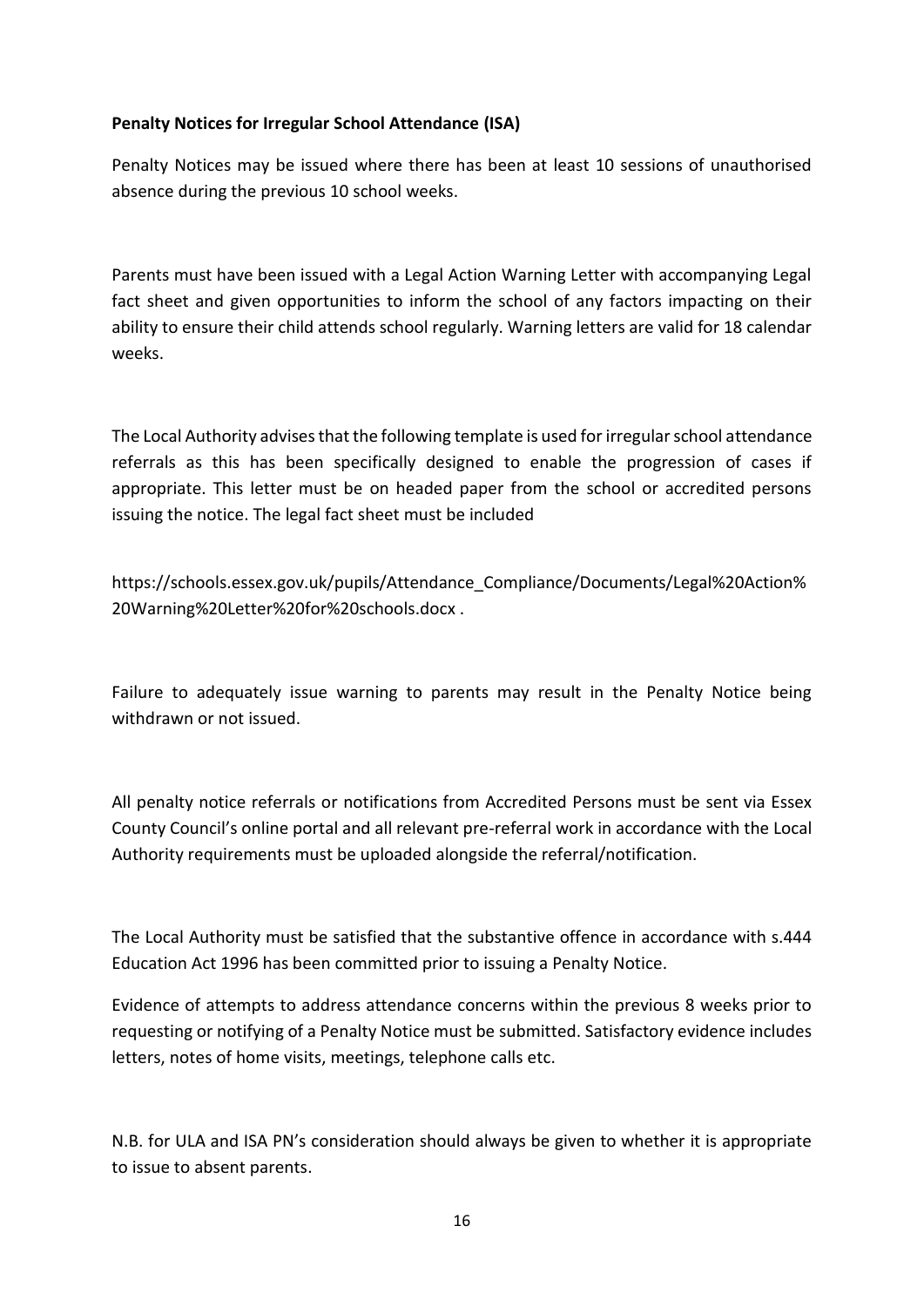# **Number of Penalty Notices which can be issued for Irregular school attendance/unauthorised leave of absence**

Discretion will be used to enable up to two penalty notices to be issued to each parent for each child within a twelve month period. If the law continues to be broken around school attendance the Attendance Compliance Team may instigate legal proceedings.

# **Number of Penalty Notices which can be issued for pupils identified during a school attendance and exclusion sweep**

School attendance and exclusion sweeps take place in Essex and children stopped are often with parents condoning the absence.

If the Head Teacher has not authorised the absence of a pupil stopped by a Local Authority Officer and Police Officer on a sweep and there has been at least 9 unauthorised absences for that pupil during the preceding 10 schools weeks, school will issue a legal action warning letter to the parent within 14 days. If there are any further unauthorised absences, during the following 18 calendar weeks a referral to the Attendance Compliance Team may be submitted for a Penalty Notice to be issued.

Essex will issue no more than two penalty notices to a parent in a twelve month period for pupils identified on a school attendance and exclusion sweep. If the law continues to be broken around school attendance the Attendance Compliance Team will instigate legal proceedings.

# **Excluded children**

When a child is excluded from school, the parent will be responsible for ensuring that their child is not found in a public place during normal school hours on the first five days of each and every fixed period or permanent exclusion. (Section 103 Education and Inspections Act)

The excluding school must have notified the parent informing them of their duty and warning that a penalty notice could be issued.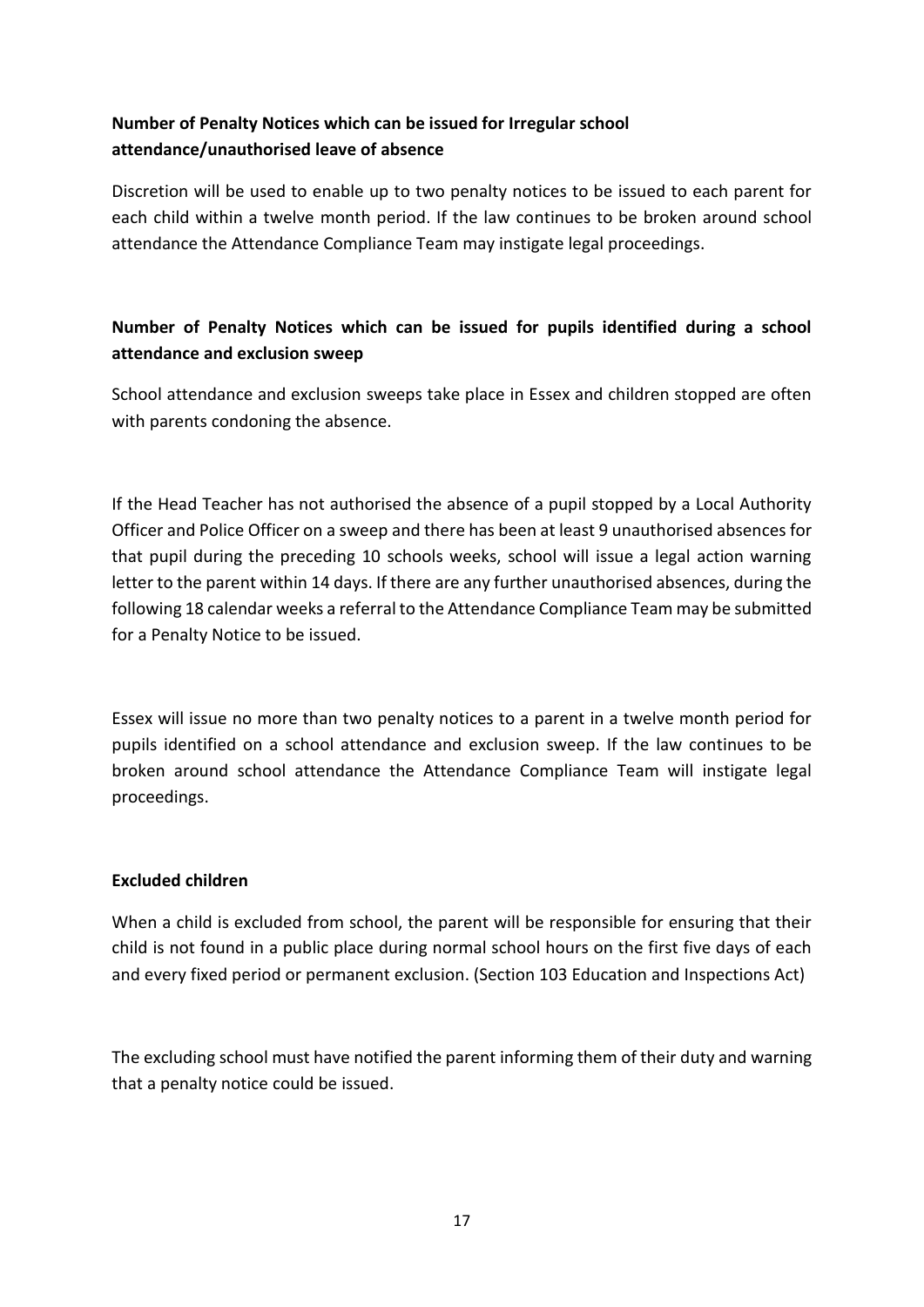Where there is more than one person liable for the offence, a separate penalty notice may be issued to each person.

Where a pupil is present in a public place in the first five days of a fixed period exclusion the Essex Local Authority would issue a penalty notice if the school is in their area. Where the child has been permanently excluded, it would be the authority where the child resides.

# **Number of penalty notices which can be issued for exclusion**

Essex will issue a maximum of 2 penalty notices per parent for each child during a 12 month period.

# **Number of penalty notices which can be issued for unauthorised leave of absence**

Essex will issue no more than two penalty notices to a parent in a twelve month period for unauthorised leave of absence. If the law continues to be broken around school attendance, the Attendance Compliance Team will consider further legal interventions.

# **PAYMENT OF PENALTY NOTICE**

The penalty for each parent issued with a Penalty Notice is £120 for each child, however if paid within 21 days of receipt of the notice, it is reduced to £60. (Service by post is deemed to have been effected, unless the contrary is proved, on the second working day after posting the notice by first class post).

All penalties are paid to the LA and revenue generated is retained to administer the system and contribute towards s444 prosecutions following the non-payment of the Penalty Notice.

If the penalty is not paid in full by the end of the 28 day period, the Attendance Compliance Team will either prosecute for the offence to which the notice applies or withdraw the notice. The prosecution is not for non-payment of the notice but is a prosecution for irregular school attendance – Education Act 1996 Section 4441.

There is no statutory right of appeal against the issuing of a penalty notice.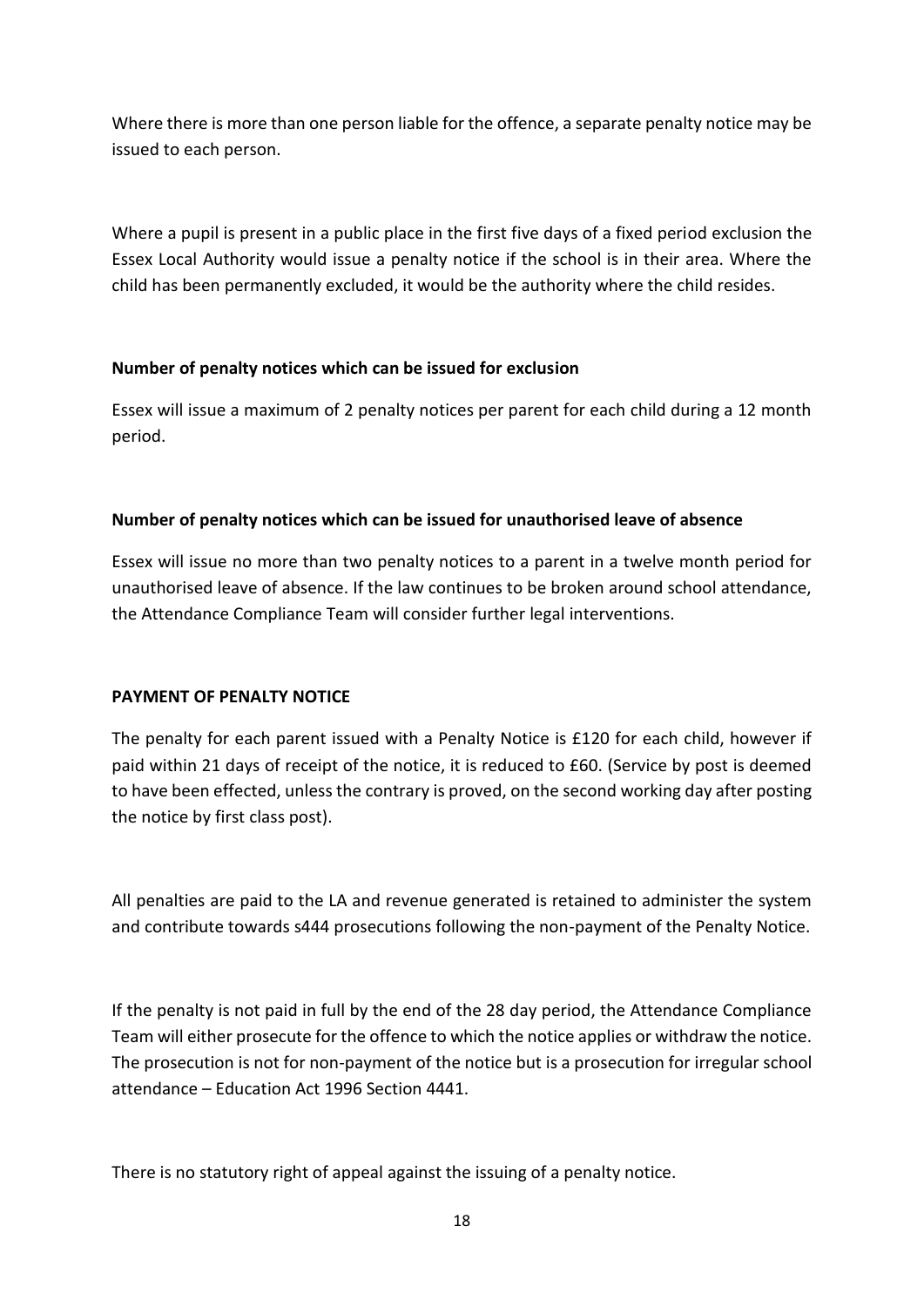### **WITHDRAWAL OF PENALTY NOTICE**

A penalty notice may be withdrawn by the local authority named in the notice under the following circumstances:

- Where the local authority deems it ought not to have been issued i.e. where it has been issued outside the terms of the local code of conduct or where the evidence does not support the issuing of a penalty notice
- It appears to the local authority that the notice contains material errors
- Where it has been issued to the wrong person named as the recipient.

### **CO-ORDINATION BETWEEN THE LOCAL AUTHORITY AND ITS LOCAL PARTNERS**

The Attendance Compliance Team and its local partners will review this Code of Conduct biannually unless local needs require otherwise.

#### **VERSIONS**

Original Code of Conduct was introduced in September 2004.

Most recent revision - November 2017

Revised March 2019 for implementation from April 2019